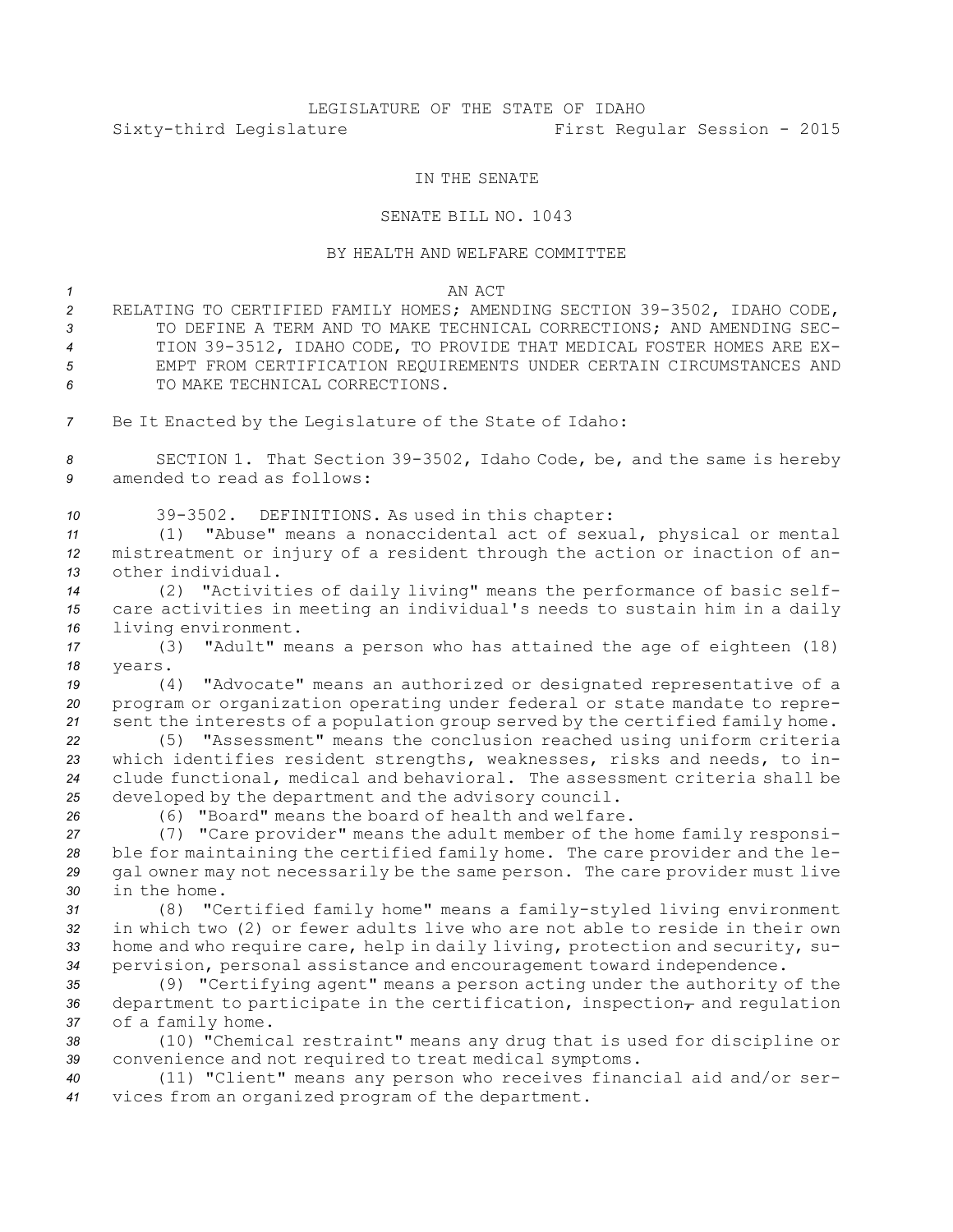(12) "Core issues" means abuse, neglect, exploitation, inadequate care, inoperable fire detection or extinguishing systems with no fire watch in place pending the correction of the system, and situations in which advo- cates, representatives and department certification staff are denied access 5 to records, residents<sub> $\tau$ </sub> or the certified family home.

*<sup>6</sup>* (13) "Department" means the Idaho department of health and welfare.

*<sup>7</sup>* (14) "Director" means the director of the Idaho department of health and *8* welfare.

*<sup>9</sup>* (15) "Exploitation" means the misuse of <sup>a</sup> vulnerable adult's funds, *<sup>10</sup>* property or resources by another person for profit or advantage.

*<sup>11</sup>* (16) "Governmental unit" means the state, any county, any city, other *<sup>12</sup>* political subdivision, or any department, division, board or other agency *13* thereof.

*<sup>14</sup>* (17) "Home family" means all individuals related by blood, marriage, or *15* adoption, other than residents<sub> $\tau$ </sub> residing in the certified family home.

 (18) "Inadequate care" occurs when <sup>a</sup> certified family home fails to provide the services required to meet the terms of the negotiated plan of service or provide for room, board, activities of daily living, supervision, first aid, assistance and monitoring of medications, emergency interven-20 tion, coordination of outside services<sub>r</sub> or a safe living environment; or engages in violations of residents' rights or takes residents who have been admitted in violation of the provisions of section 39-3507, Idaho Code.

 (19) "Medical foster home" means <sup>a</sup> private home approved by the depart- ment of veterans affairs in which <sup>a</sup> caregiver provides long-term primary health care to veteran residents with serious chronic disease and disabil-ity, as described in 38 CFR part 17.

*<sup>27</sup>* (20) "Neglect" means failure to provide food, clothing, shelter, or *<sup>28</sup>* medical care necessary to sustain life and health of <sup>a</sup> resident.

29 (201) "Negotiated service agreement" means the agreement reached by the *<sup>30</sup>* resident or their representative, if applicable, and the facility, based on *<sup>31</sup>* the assessment, physician's orders if any, admission records if any, and de-32 sires of the resident<sub>7</sub> and which outlines services to be provided and the *<sup>33</sup>* obligations of the certified family home and the resident.

34 (242) "Personal assistance" means the provision by the certified family *<sup>35</sup>* home of one (1) or more of the following services:

*<sup>36</sup>* (a) Assisting the resident with activities of daily living.

- *<sup>37</sup>* (b) Arranging for supportive services.
- *<sup>38</sup>* (c) Being aware of the resident's general whereabouts.

*<sup>39</sup>* (d) Monitoring the activities of the resident while on the premises of *<sup>40</sup>* the facility to ensure the resident's health, safety and well-being.

*<sup>41</sup>* (223) "Political subdivision" means <sup>a</sup> city or county.

*<sup>42</sup>* (234) "Representative of the department" means an employee of the de-*43* partment.

*<sup>44</sup>* (245) "Resident" means an adult who lives in <sup>a</sup> certified family home and *<sup>45</sup>* who requires personal assistance or supervision.

*<sup>46</sup>* (256) "Room and board" means lodging and meals.

*<sup>47</sup>* (267) "Substantial compliance" means <sup>a</sup> certified family home has no *48* core issue deficiencies.